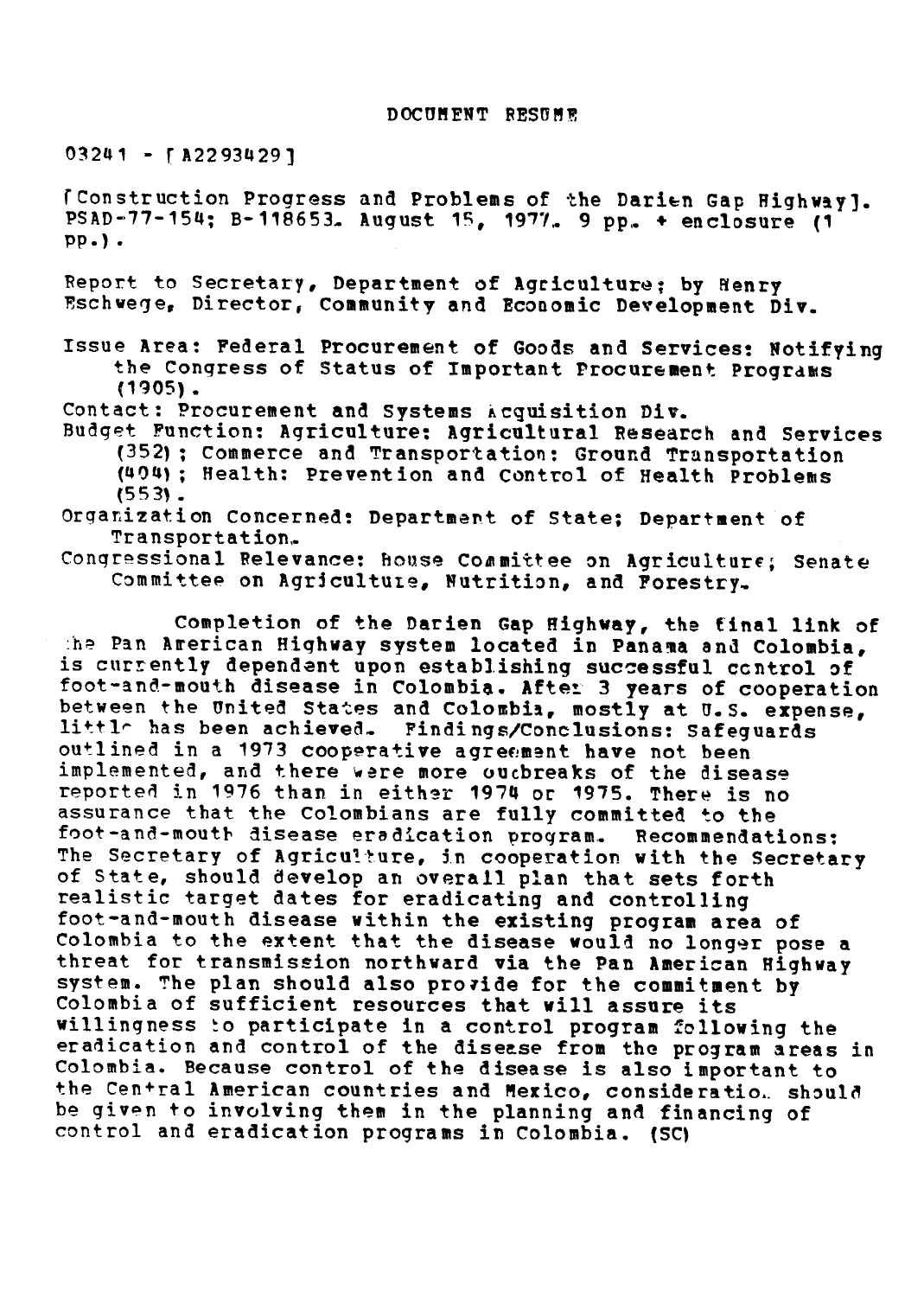

 $\blacktriangleright$ 

 $\overline{\mathbf{C}}$ 

# UNITED STATES GENERAL ACCOUNTING OFFICE **WASHINGTOM, D.C. 20S8**

COMMUNITY AND ECONOMIC **,EVOMVwt** DIVISION **AU** 6 1 5 **1**

**r\J** B-118653

**The** Honorable The Secretary of Agriculture

Dear Mr. Se .etary:

During our review of the construction progress and problems of the Darien Gap ighway, the final link of the Pan American Highway system, located in Panama and Colombia, we noted that the joint United States-Colombian foot-and-mouth disease (FMD) control and eradication program has not been effective. If the highway were under construction or completed in that country, the possibility of FMD spreading northward would pose a serious threat to the multibillion dollar cattle industry of Central and North America. Although Colombia has made some progress toward controlling FMD, since entering into a cooperative agreement with the United States in 1973, it has not implemented the safeguards as agreed to. These safeguards include such matters as adequate inspections and controls over livestock movements and effective vaccination.

We understand that your representatives will shortly hold substantive discussions with Colombian officials concerning the status and future of the joint United States-Colombian FMD control and eradication program. Our observations and ccnciusions based on the review could be timely and appropriate for your consideration at this time. Also, we are planning to issue a report to the Congress on the construction status of the Darien Gap Highway which will include our conclusions and recommendations on this joint United States-Colombian FMD program.

### BACKGROUND

Because of construction of the Darien Gap Highway, the United States, in December 1973, agreed with Colombia on a 5-year program to control and eradicate foot-and-mouth disease in certain northwest portions of Colombia, adjacent to the Panama border. The agreement authorizes a U.S. commitment of up to \$7.8 million, including the first year costs of U.S. Department of Agriculture (USDA) personnel. Thereafter,

> PSAD-77-154 (951323)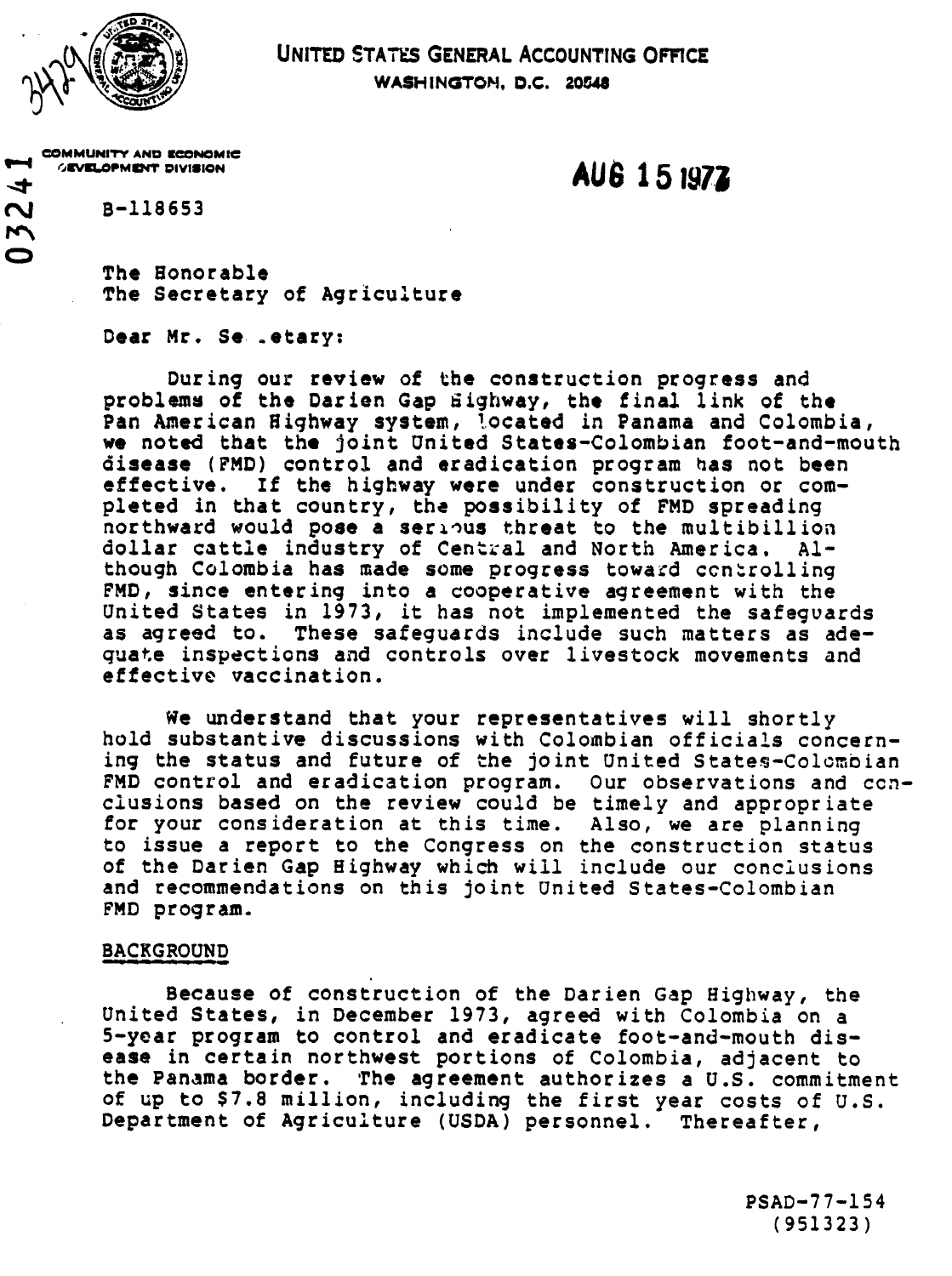USDA personnel support costs have been provided as an additional U.S. contribution. The Colombian Ministry of Agriculture agreed to contribute a portion of construction, equipment, personnel, and operational costs of the program and to set aside certain designated areas for control and eradication purposes.

From inception of the program in Colombia through December 31, 1976, approximately \$5.8 million has been expended. USDA has contributed about \$5.7 million; and the Government of Colombia has provided \$148,000, or 2.5 percent of project expenditures--the agreement does not require a minimum contribution by Colcabia.

### WEAKNESSES OF FMD CONTROL AND ERADTCATON PEGRAM

The cooperative agreement with Colombia provided for the establishment of two regulated control areas in that country (see enclosed map). Area I is designated as the "FMD Eradication Zone" with the objective of ridding the area of FMD and maintaining it free of the disease. The area is to contain 3 cattle free subzones adjacent to the Colombian-Panama border: (1) the "Los Katios" National Park, (2) a Projected Forest Zone, and (3) a Forest Reserve Zone. Area II is designated as the FMD control zone. This area is established to control and eradicate FMD within 5 years and to reinforce and complement the program of the FMD-free Area I.

During our review we noted that little progress has been made toward achieving program objectives, primarily because Colombia has not implemented certain protective measures outlined in the cooperative agreement which would help insure an effective program. These shortcomings include the need for more frequent livestock inspections, the need to control their movements, and the need for effective vaccines. The details of our observations are discussed more fully below.

### AREA I (FMD ERADICATION ZONE)

## Need for more frequent livestock inspections

Since May 1974 no signs of foot-and-mouth disease have been detected in Area I, adjacent to the Panama border. USDA,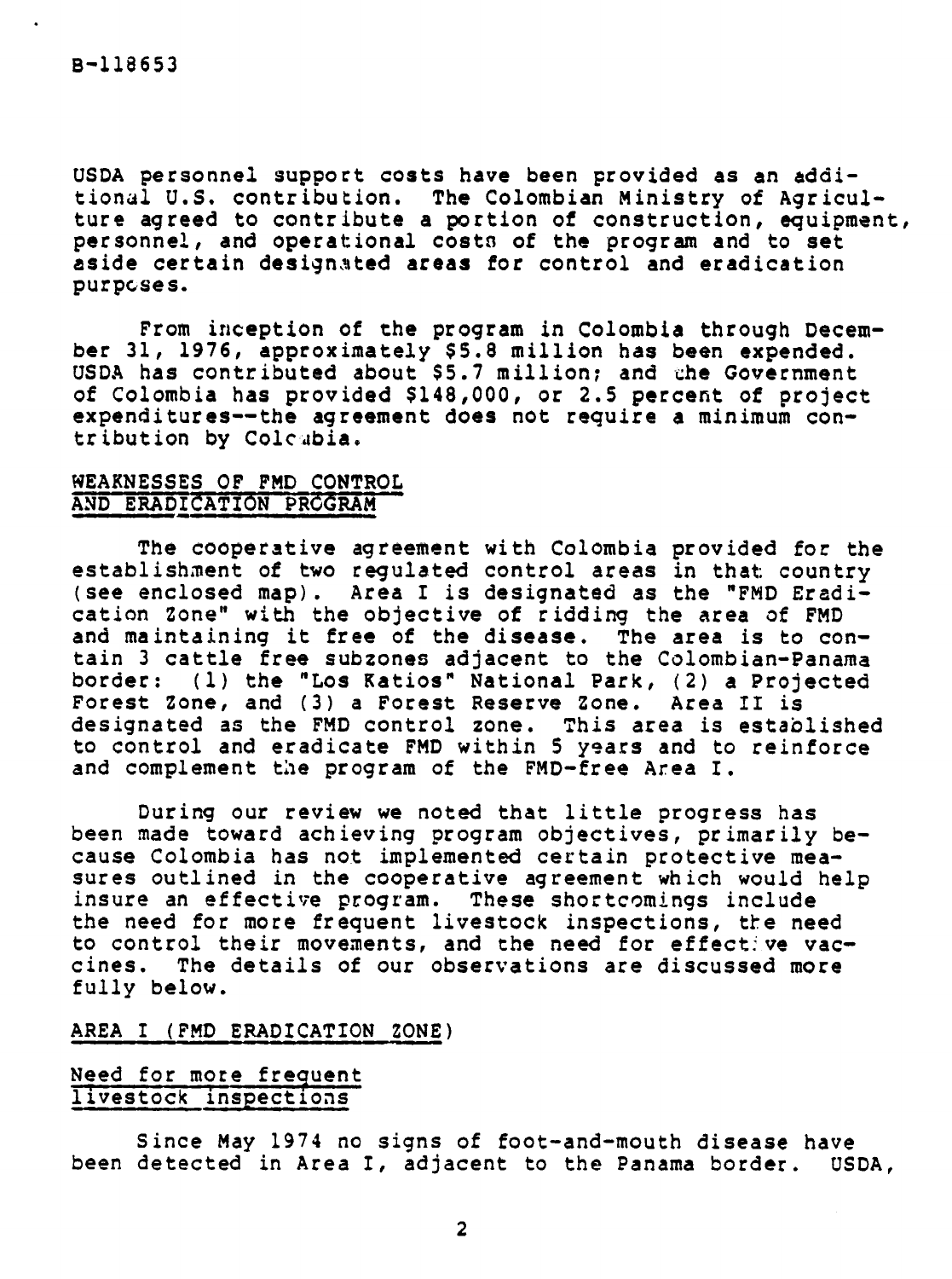however, does not consider the area to be free of the disease because the requirements of the agreement have not been met- for example, the continuous inspection and identification of livestock and their movements. There are approximately 24,400 cattle in this area.

We noted that livestock in the area were being inspected every 30 days instead of every 15 days, as required. A USDA official stated that continuous and timely inspections of livestock is important in achieving the detection, control, and eradication of FMD in cattle because the disease can spread rapidly if undetected. Program officials told us that a shortage of personnel and unfavorable weather conditions prevented inspections at the required 15-day intervals. They claimed that since January 1977, required inspections have been made in most of Area I and said that an additional inspector will be hired shortly.

# Need to relocate livestock

The agreement requires that all people and animals, with the exception of Indians, be relocated outside of the Los Katios National Park of Area I. Only yarded swine for local consumption may be kept by the Indians living there. The park is to serve as a buffer zone to prevent the spread of FMD from Colombia into Panama and is a minimum requirement established by USDA for construction of the Darien Gap Highway which will pass through the park.

We noted that about 90 cattle have not been removed from the park. We were advised by program officials that this situation will soon be resolved to prevent the possibility of spreading FMD into Panama.

# Establishment of Protected Forest Zone required

The 1973 agreement with Colombia requires the establishment of a Protected Forest Zone in Area I for the study of flora and fauna and to control animal movements to keep the area free of FMD and to minimize the chances for reinfection. Only yarded swine maintained by the Indians are to be kept in this zone and economic activity in it is not permitted.

we noted that the zone has not been legally nor physically secured because of legal and potential social and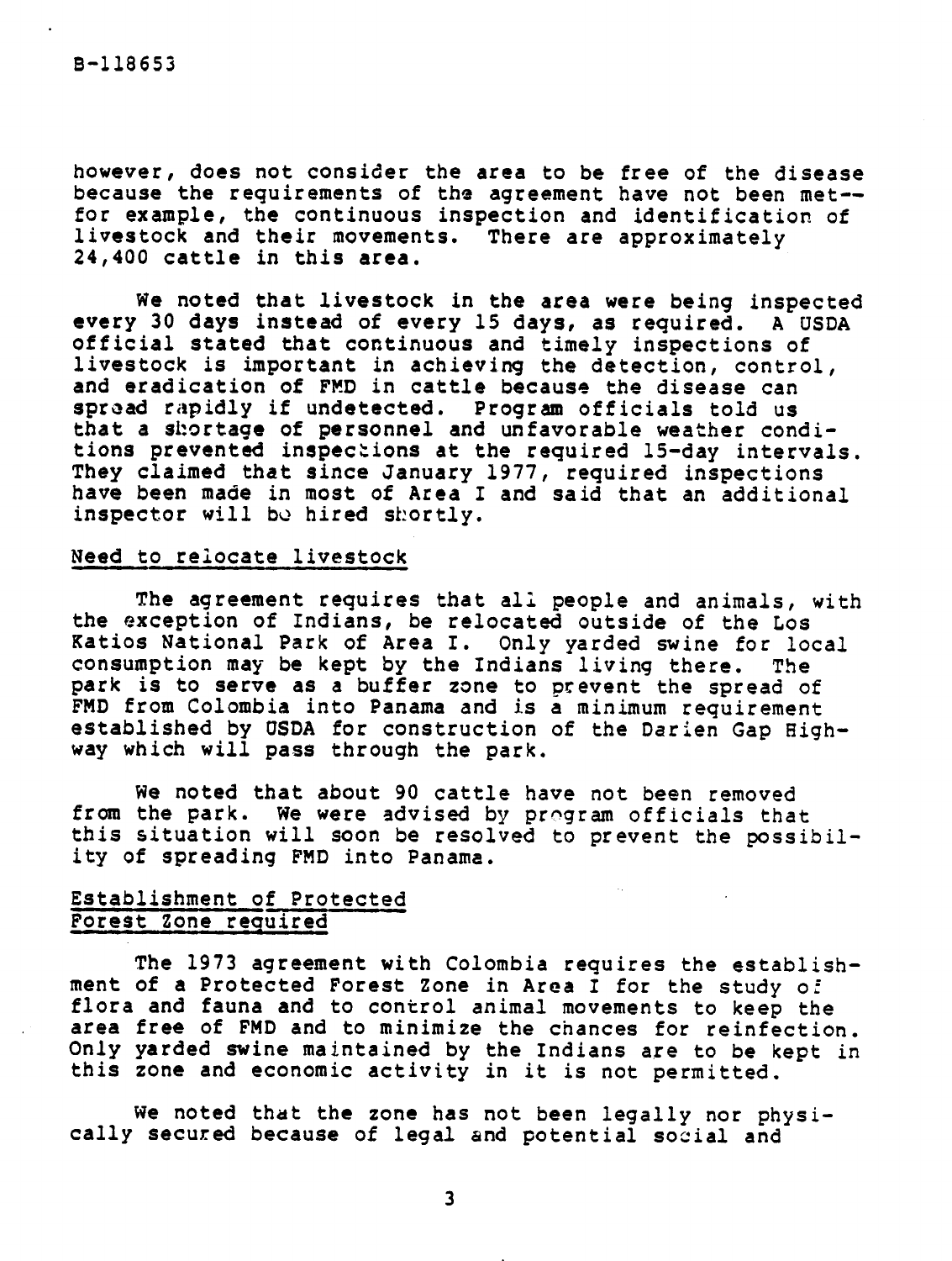financial problems. USDA officials stated that the zone must be legally established before they will concur in the completion of the Darien Gap Highway. This requires that title to the land be transferred to the Colombian National Forest and Parks Agency. Yet the Colombian agrarian reform agency, which controls most of the land designated for the zone, has refused to do so until a socio-economic study is done to determine (1) the number of ranches, people, and livestock in the area and (2) whether they constitute a danger in spreading the disease.

We were informed that until the Protected Fotest Zone is established there is no legal authority to enforce the provisions of the agreement, and additional settlers have set up ranches in the area--resulting in further delays to control and eradicate the disease.

# Need for adequate patrol staff authority

In accordance with the agreement, a Forest Reserve Zone in Area I was established where lumbering activities are permitted, but under strict control to prevent new livestock activities. Two existing towns within the zone are allowed to continue with the essential farming activities of raising cros. The zone has one cattle ranch with about 600 cattle, which can maintain this same level, free of FMD.

We noted that the Colombian National Forest and Parks agency staff assigned to patrol this zone were only responsible for lumber activities, wildlife, etc. They did not have adequate authority to prevent the establishment of additional farms and prevent the illegal movement of animals or animal products into or through this zone, or in the Protected Forest Zone previously discussed.

#### AREA II (FMD CONTROL ZONE)

# Need for effective control of livestock movements

Although USDA requires the establishment and maintenance of control posts operating around-the-clock to control the movement of livestock between and within areas, we noted that such movements have not been strictly controlled, as agreed, to prevent the spread of FMD. The program employs approximately 56 inspectors at 14 control posts in Areas I and II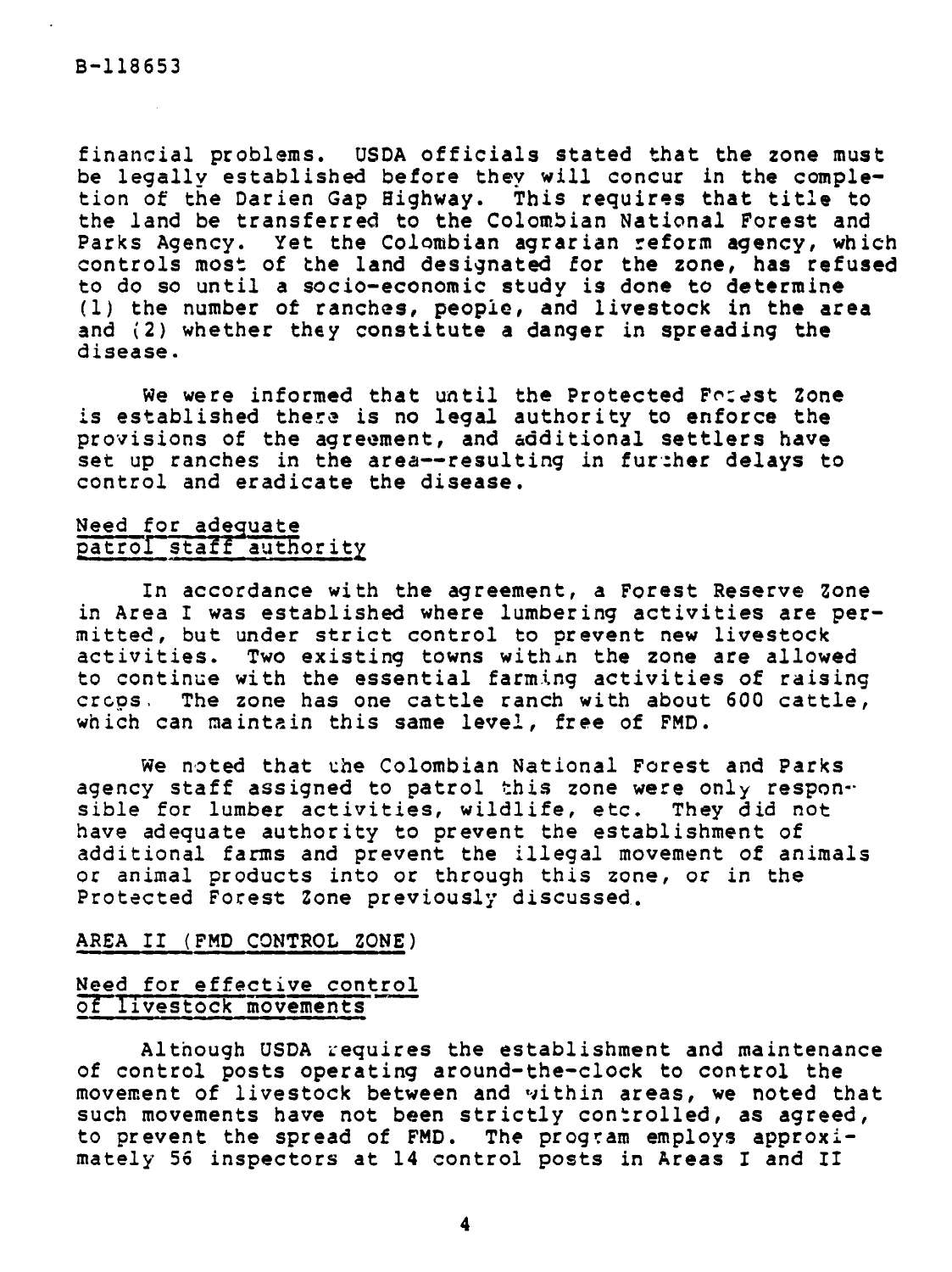to control livestock movements. Since the program's inception, there have been 51 FMD outbreaks in Area II, infecting 1,553 animals. According to program officials, approximately 80 to 90 percent of these outbreaks were caused by illegal livestock movements. We noted that most livestock movements occur during the night when control posts are closed, and police and military support are not available to cooperate with program personnel. USDA officials confirmed our observations and told us that one reason for the program's ineffectivness was that cattle were freely moving from nonprogram areas into Area II- thus increasing the chances of reinfecting Area II.

### Effective vaccine required

The vaccine used to control FMD has not been sufficiently potent or of the proper strain to immunize livestock. It has been and is currently produced by a Colombian laboratory. In November 1975 USDA tested the vaccine's potency and strain on 16 steers and found that it did not produce an immunity sufficient enclgh to protact the steers from becoming infected. In 1976 the laboratory tested the potency of a second batch of vaccine that was no longer in use and found that it was 65-percent effective. One program official said that an adequate vaccine should be at least 90-percent effective. Also we were told that there are many variations of the FMD virus which requires certain strains of vaccine to be produced and used for preventive purposes.

We noted that vaccinations were not reducing FMD outbreaks. During 1976, 683 livestock in Area II became infected with the disease. This represented a 43-percent increase over 1974 and a 73-percent increase over 1975.

In October 1976, to improve the quality of the vaccine and reduce the i cidence of outbreaks, USDA planned to vaccinate some livestock on an experimental basis in Area IT with an oil base vaccine, prepared and potency tested in U.S. facilities. Field tests have shown that the oil vaccine produced a more effective immunity and only needed to be administered twice a year, while the present vaccine needs to be administered three times a year. Colombian officials approved the proposal in December 1976; however, USDA officials do not expect the oil vaccine to be ready for use before late 1977.

5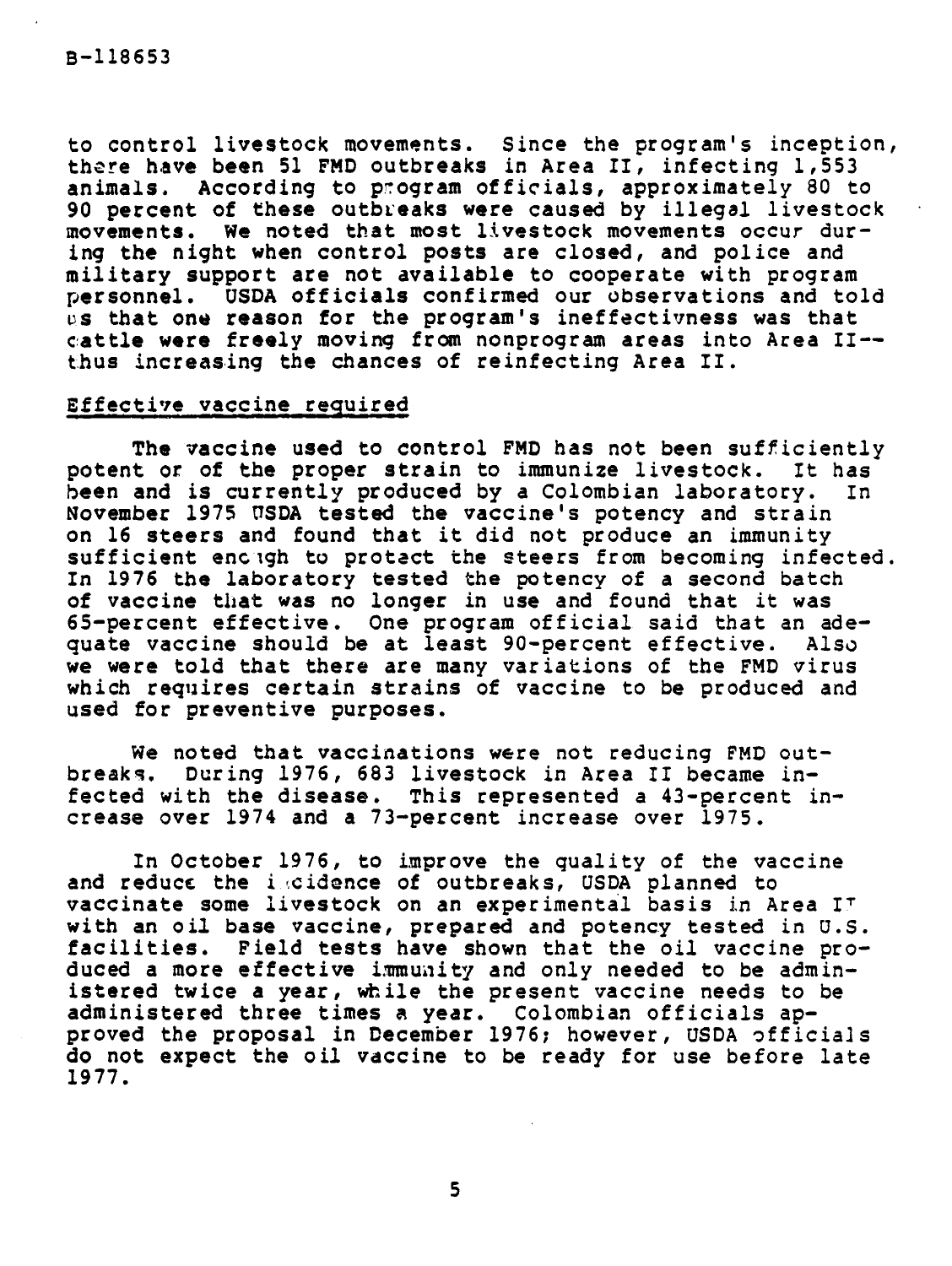# Livestock other than cattle need vaccinations

All livestock in Area II have not been vaccinated against FMD as needed to meet the goals of controlling and eradicating the disease. Area II has about 3,900 sheep and goats and over 25,000 pigs, none of which had been vaccinated against FMD. Program officials stated that the vaccine has a low efficiency on sheep and goats--meaning that the immunity does not last a complete vaccination cycle--and only has limited effectiveness on pigs.

The agreement requires the vaccination of the cattle population only. However, we were informed that FMD can never be effectively controlled and eradicated in Area II until all livestock are vaccinated, including pigs, sheep, and guats since they also spread the disease. To this end, program officials are considering asking the Colombian laboratories to produce a vaccine that is effective on these other animals.

# Need for adecuate supervision and control over vaccinations

Supervision and control of vaccinations in Area II has not been adequate. Vaccinations are administered by individual farm owners, representatives of the cattlemen's association, and program staff representative. We were told that the vaccine must be properly applied to be effective and that the personnel who administer the innoculations are inadequately trained.

As of December 1976, there were about 344,000 susceptible livestock in Area II, including about 315,000 cattle, that had to be vaccinated three times a year. During the first vaccination cycle of 1976, program staff representatives--about 34 inspectors--supervised about 26 percent of the vaccinations. Program staff only supervised about 22 percent of the vaccinations during the second cycle of 1976.

There is inadequate data to determine whether the livestock were actually vaccinated. Program data showing the number of cattle vaccinated represents sales of vaccine and the number of vaccinations reported. we were advised that program staff have not monitored or made onsite inspections to determine whether livestock have actually been given the vaccine.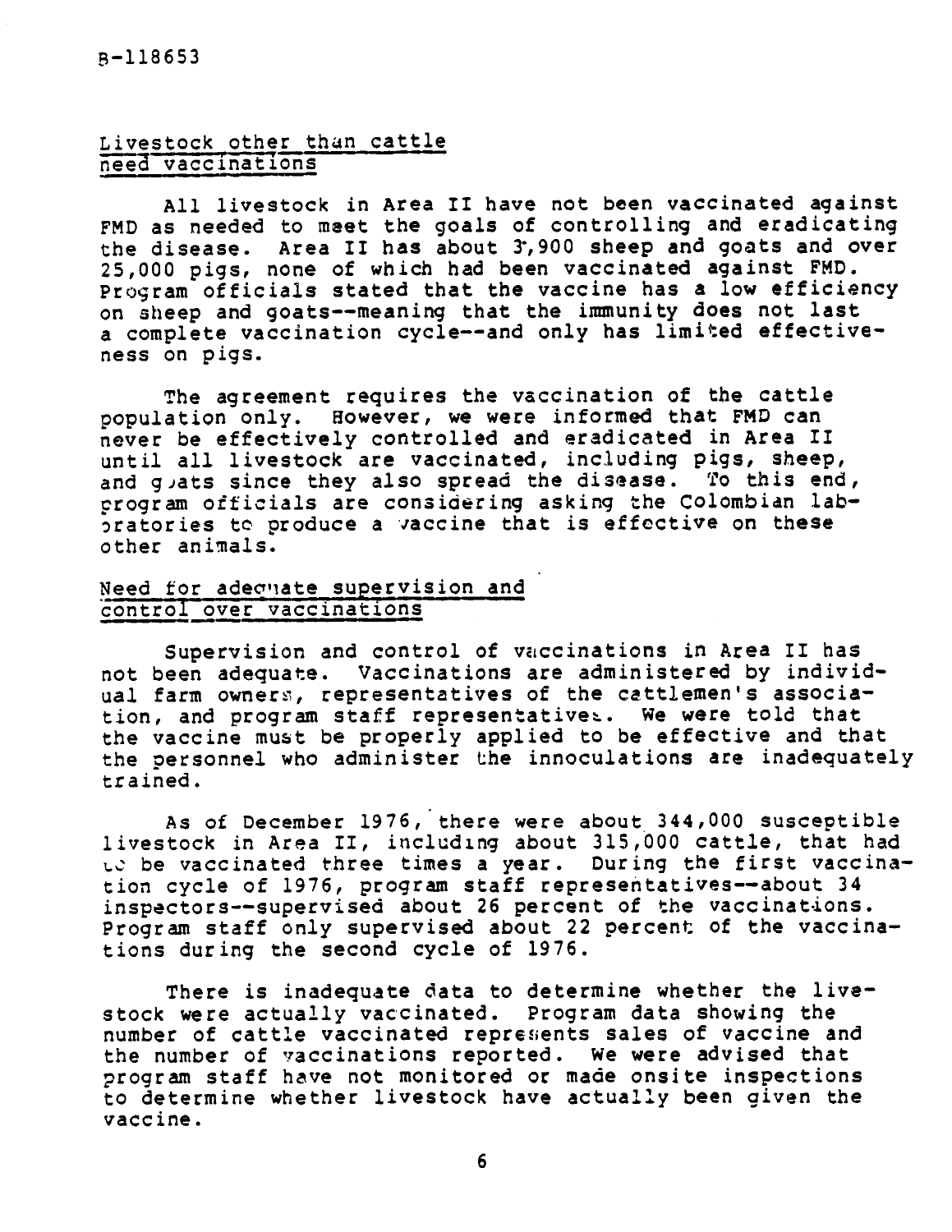Program officials attribute the inadequate supervision and control over vaccinations to a shortage of staff, and because the vaccinations have been primarily the responsibility of the cattelemen. We were told that the only way to make sure that the vaccine is being administered is for program personnel to dminister or supervise the vaccinations which should be obligatory and perhaps free of cost to the cattlemen. However, we were told this would take twice the number of inspectors currently working in Area II and cost considerably more.

### FUTURE PROGRAM PLANS

Representatives of the Colombian Government presented a plan to USDA for expanding the FMD control program along the entire north coast of Colombia from Panama to Venezuela. The plan is an 8-year program to eradicate FMD from this .rea at an estimated cost of \$172 million. Colombia might provide as much as \$700,000 annually for this expanded program. In response, we were told that U.S. officials are considering alternative proposals.

USDA representatives told the Colombians that before the United States can consider an expanded program or a continuation of the current one the shortcomings must be corrected. Because of the program weaknesses, we noted that a realistic time frame to control and eradicate FMD was not developed by USDA officials or coordinated with Federal Highway Administration officials so that the highway construction could be rescheduled and completed. In fiscal year 1978 budget hearings, a USDA official in reference to the Colombian program, stated "We have done all we can and if definite improvement is not made this year, we will have to reconsider our involvement."

#### CONCLUSIONS

Completion of the Darien Gap Highway is currently dependent upon establishing successful control of FMD in Colombia. After over 3 years of cooperation between the United States and Colombia, mostly at U.S. expense, little has been achieved. Safeguards outlined in the cooperative agreement have not been implemented and there were more FMD outbreaks reported in 1976 than in either 1975 or 1974. We believe that any continuing effort to control the disease in Colombia is dependent upon Colombia's ability and willingness to participate in an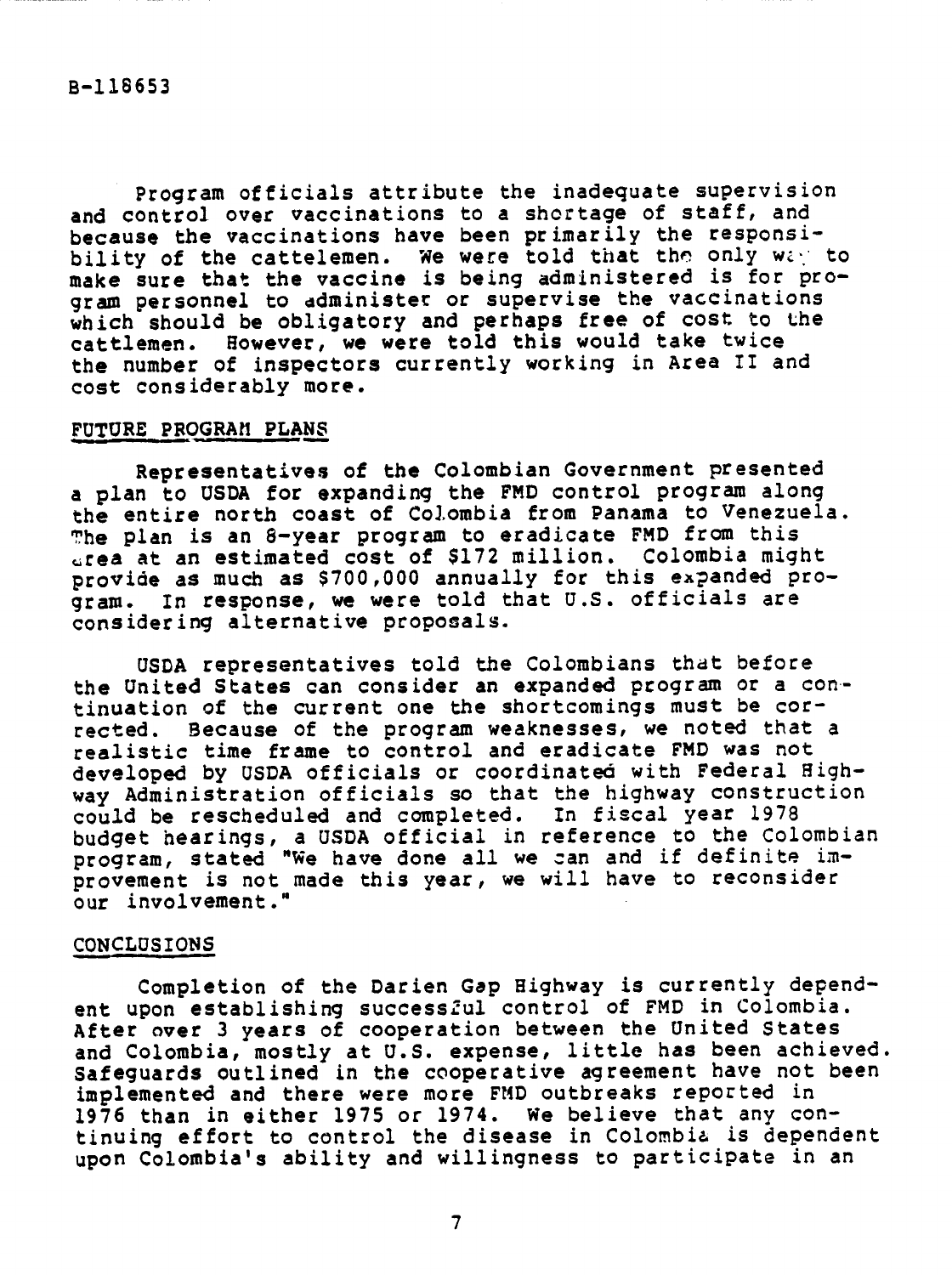eradication and control program. This willingness has not been sufficiently demonstrated during the current program. Consequently, there is no assurance that the Colombians are fully committed to this program.

USDA oficials agreed with our findings and stated that they do not consider accomplishments under the FMD control and eradication program effective enough to permit construc-<br>tion to proceed on the Darien Gap Highway in Colombia. If the tion to proceed on the Darien Gap Highway in Colombia. disease in Colombia cannot be eradicat d and controlled in terms of the program objectives, the prospects for completing the highway as initially envisioned are doubtful.

### RECOMMENDATIONS

We recommend that the Secretary of Agriculture, in cooperation with the Secretary of State, develop an overall plan that sets forth realistic target dates for eradicating and controlling FMD within the existing program area of Colom. the extent that the dissase would no longer pose a thre for transmission northward via the Pan American Highway  $\tau$ yste $\pi$ . The plan should also provide for the commitment hy Colombia of sufficient resources that will assure its willingness to participate in a control program following the eradication and control of the disease from the program areas in Colombia.

Because control  $\sqrt{f}$  the disease is also important to the Central American countries and Mexico, consideration should be given to involving them in the planning and financing of control and eradication programs in Colombia.

We are sending copies of this letter report to the House and Senate Committees on Appropriations; the House Committee on Agriculture; the Senate Committee on Agriculture, Nutrition and Forestry; the House Committee on Government Operations; the Senate Committee on Governmental Affairs; the House Committee on International Relations; the Senate Committee on Foreign Relations; the House Committee on Public Works and Transportation; the Senate Committee on Commerce, Science and Transportation; the Secretaries of State and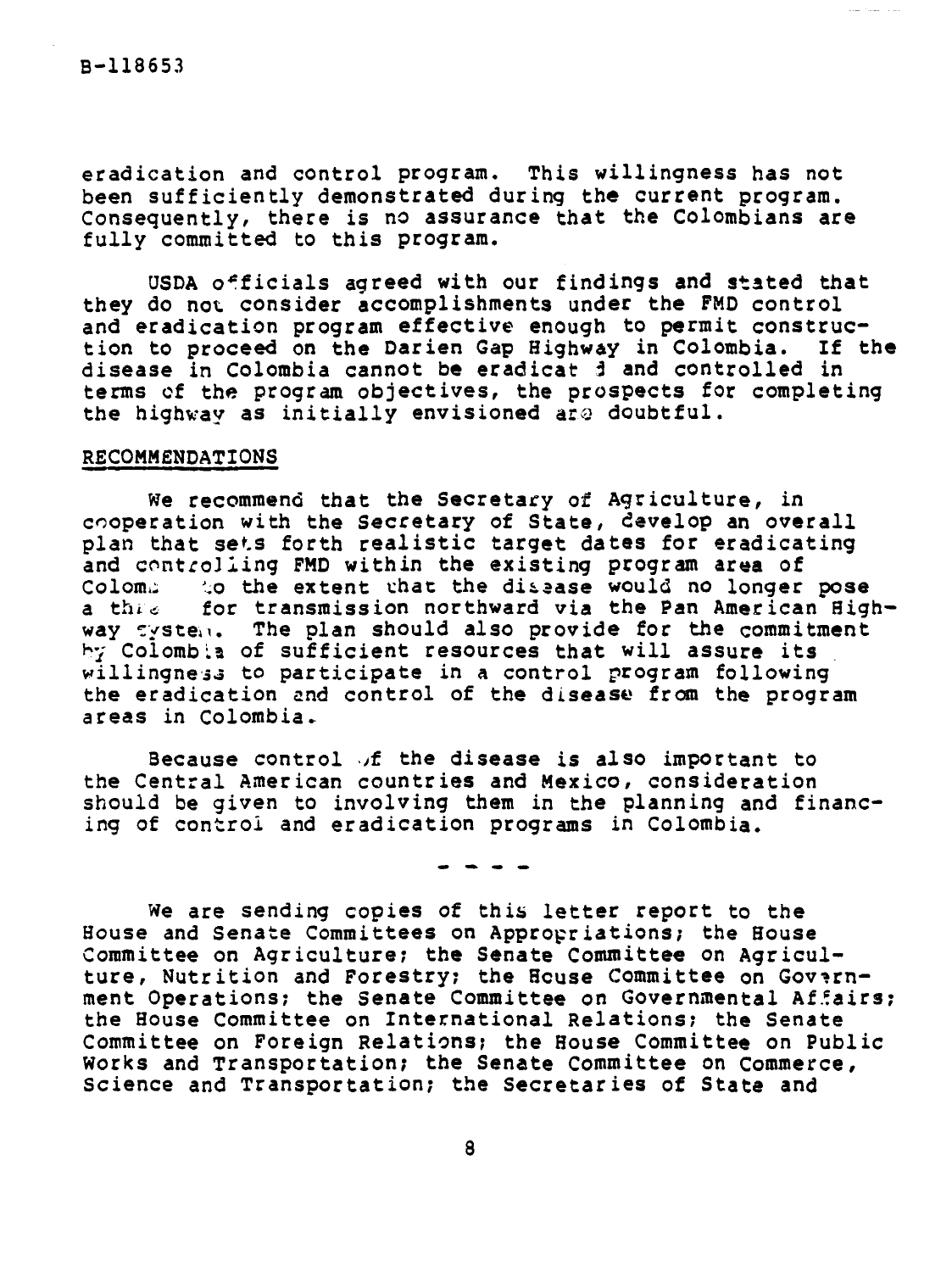Transportation; and the Director, Office of Management and Budget.

As you know section 236 of the Legislative Reorganization Act of 1970 requires the head of a Federal agency to submit a written statement on actions taken on our recommendations to the House Committee on Government Operations and the Senate Committee on Governmental Affairs not later than 60 days after the date of the report and to the House<br>and Senate Committees on Appropriations with the agency's first request for appropriations made more than 60 days after the date of the report,

 $Ae$  would appreciate receiving comments on any actions taken or planned on these matters. We shall be happy to discuss our review with you or with members of your staff at your convenience.

We appreciate the cooperation and assistance furnished to us during this review.

Sincerely yours,

Henry Eschwege

Henry Eschwege Director

Enclosure